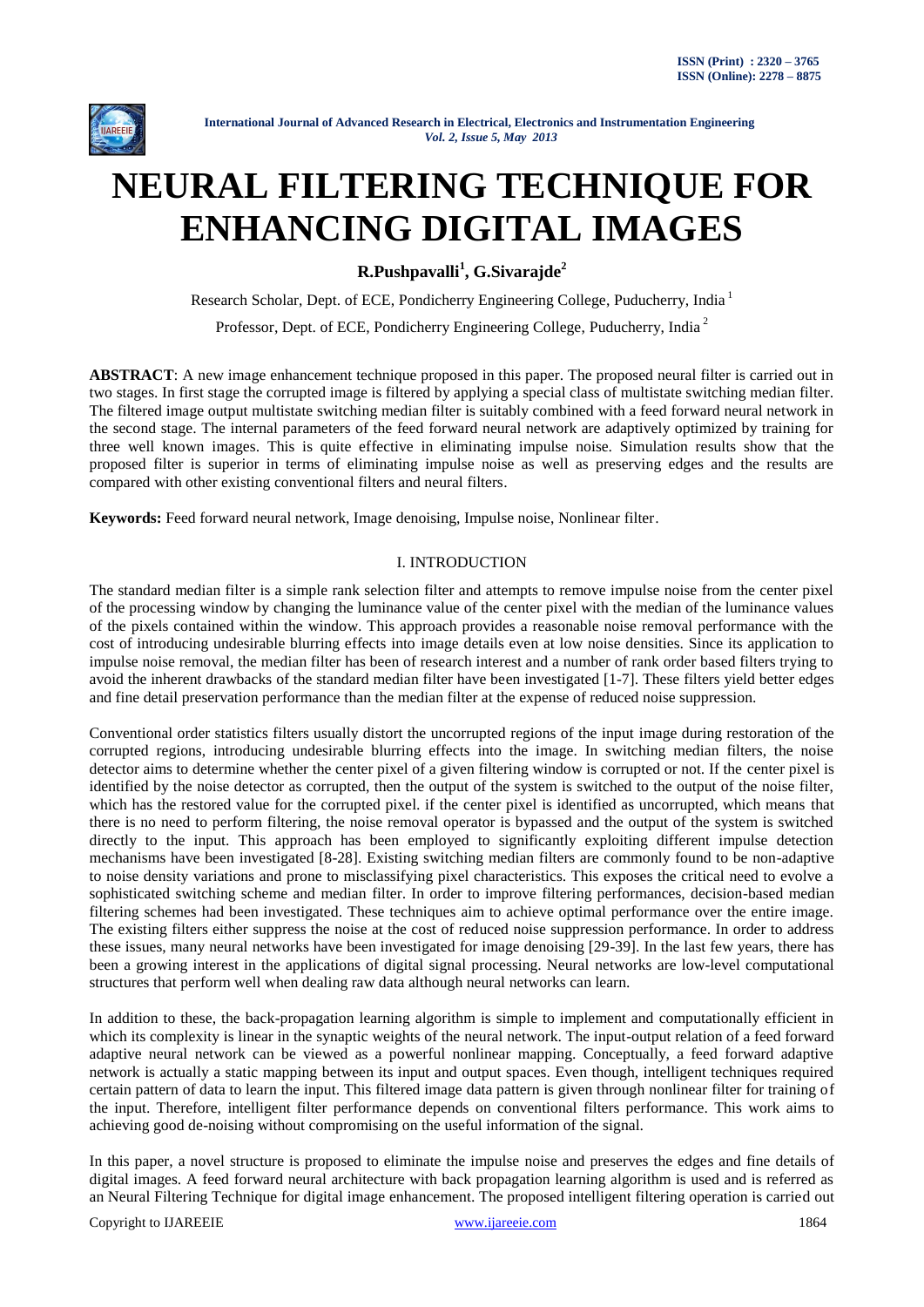

in two stages. In first stage the corrupted image is filtered by applying a special class of filtering technique. This filtered image output is suitably combined with a feed forward neural (FFN) network in the second stage. The internal parameters of the feed forward neural network are adaptively optimized by training of the feed forward back propagation algorithm.

The rest of the paper is organized as follows. Section 2 describes the noise model. Section 3 explains the structure of the proposed filter and its building blocks. Section 4 discusses the results of the proposed filter on different test images. 5 is the final section, presents the conclusion.

## II. NOISE MODEL

Fundamentally, there are three standard noise models, which model the types of noise encountered in most images; they are additive noise, multiplicative noise and impulse noise. Digital image are often corrupted by salt and pepper noise (or impulse noise). Impulse noise is considered for the proposed work. For images corrupted by salt-and-pepper noise (respectively fixed-valued noise), the noisy pixels can take only the maximum and the minimum values (respectively any random value) in the dynamic range. in other words, an image containing salt-and-pepper noise will have dark pixels in bright region and bright pixels in dark regions. A digital image function is given by  $f(i,j)$  where  $(i,j)$ is spatial coordinate and f is intensity at point(i,j). Let  $f(i,j)$  be the original image,  $g(i,j)$  be the noise image version and *η* be the noise function, which returns random values coming from an arbitrary distribution. Then the additive noise is given by the equation (1)

$$
g(i, j) = f(i, j) + \eta(i, j)
$$
\n(2.1)

Impulse noise is caused by malfunctioning pixels in camera sensors, dead pixels, faulty memory locations in hardware, erroneous transmission in a channel, analog to digital converter, malfunctioning CCD elements (i.e. hot and dead pixels) and flecks of dust inside the camera most commonly cause the considered kind of noise etc. It also creeps into the images because of bit errors in transmission, faulty memory locations and erroneous switching during quick transients. Two common types of impulse noise are the salt and pepper noise and the random valued noise. The proposed filter first detects the salt and pepper noise present in digital images in very efficient manner and then removes it. As the impulse noise is additive in nature, noise present in a region does not depend upon the intensities of pixels in that region. Image corrupted with impulse noise contain pixels affected by some probability. The intensity of greyscale pixel is stored as an 8-bit integer giving 256 possible different shades of gray going from black to white, which can be represented as a [0,L-1] [L is 255] integer interval. in this paper the impulse noise is considered. In case of images corrupted by this kind of salt and pepper noise, intensity of the pixel  $A_{ij}$  at location  $(i,j)$  is described by the probability density function given by the following equation (2)

$$
f(Ai_j) = \begin{cases} p_a & \text{for } A_{ij} = a \\ 1 - p & \text{for } A_{ij} = y_{ij} \\ p_b & \text{for } A_{ij} = b \end{cases}
$$
 (2.2)

where *a* is the minimum intensity (dark dot); *b* is the maximum intensity (light dot);  $p_a$  is the probability of intensity "*a*" generation;  $p_b$  is the probability of intensity "*b*" generation; *p* is the noise density, and  $Y_i$  of the pixel at location (i,j) in the uncorrupted image. If either  $p_a$  or  $p_b$  is zero, the impulse noise is called unipolar noise. If neither probability is zero and especially if they are equal, impulse noise is called bipolar noise or salt-and-pepper noise. Figure 1 shows the histogram of salt & pepper noise pattern with equal probabilities and impulse noise pattern is illustrated in Fig.1.



Fig. 1 Salt and Pepper noise pattern using histogram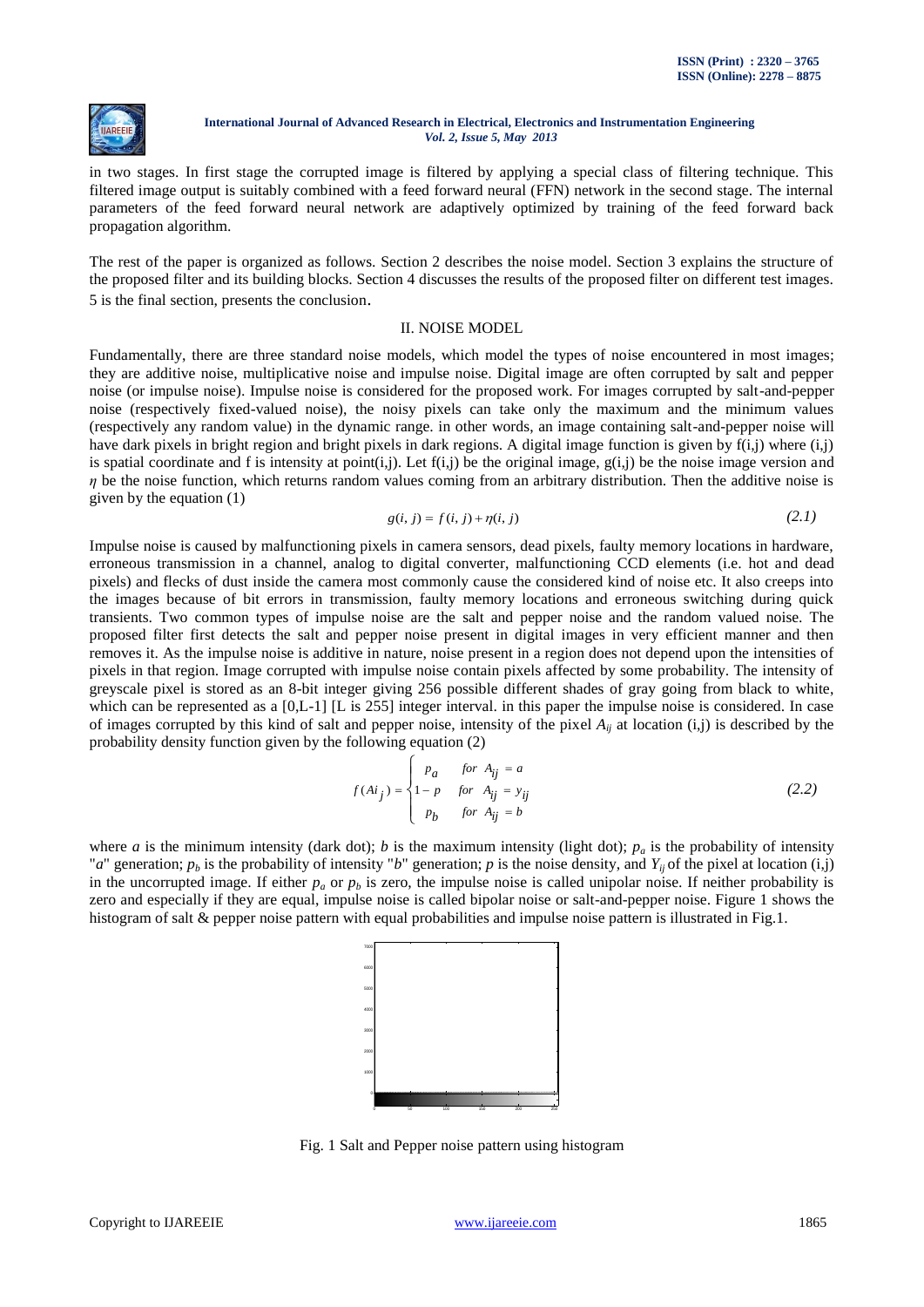

## III. PROPOSED FILTER

A feed forward neural network is a flexible system trained by heuristic learning techniques derived from neural networks can be viewed as a 4-layer neural network with weights and activation functions. Fig.2 shows the structure of the proposed impulse noise removal filter. The proposed filter is obtained by appropriately combining output image from new tristate switching median filter with neural network. Learning and understanding aptitude of neural network congregate information from the two filters to compute output of the system which is equal to the restored value of noisy input pixel.



Fig. 2 Block diagram of proposed Artificial Intelligent Technique

The neural network learning procedure is used for the input-output mapping which is based on learning the proposed filter and the neural network utilizes back propagation algorithm. The special class of filter is described in section 3.1.

# *3.1 Multistate Switching median filter [27]*

Switching is nothing but thresholding and only fixed threshold is selected for all the pixels in an image. Although at lower level of noise, the thresholding performance is satisfactorily restore the digital images. It is found to exhibit inadequate performance in the case of images corrupted at medium level and higher level of impulse noise. The main advantages of that tri-state median filter is integrates the two filters into a new one and it take advantages of that two filters, so it will reduce the degradation properties of impulse noise more efficiently. Therefore the proposed filtering technique is obtained by suitably combining decision based median filter [25] and switching median filter [26]. The proposed filtering operation is explained in the following section 3.1.

A proposed filter is obtained by duly combing output images from switching median filter and decision based median filter. Here, there are two types of comparison can be carry out to improve the noise reduction. First one is based on switching median filter and second one is based on decision based median filter. In order to enhance the digital images, switching median filter is combined with Decision based median filter to form the proposed multistate switching median filter. This switching median filter has better edge preserving properties. Decision based filter has improved performance in retaining both the homogenous region of image as well as edge region of image satisfactorily. Therefore, these two filter outputs are considered and integrated together to form the multistate switching median filter. The proposed filtering algorithm as applied on noisy image is described in steps as follows:

Step1) A two-dimensional square filtering window of size 3x3 is slid over the noisy image.

Step 2) As the window move over the noisy image, at each point the central pixel inside the window is checked whether it is a corrupted pixel or not. If the pixel is an uncorrupted one, it is left undisturbed and the window is moved to the next position. On the other hand, if the pixel is detected as a corrupted one, the filtering procedure is performed by following the further steps described below.

Step 3) Determine the absolute difference between pixels from filtered image and pixels from noisy image (i.e. input image) and is described in the following equation:

$$
D_1 = | A(i, j) - Y_{SMF}(i, j) |
$$
\n(3.1)

$$
D_2 = |A(i, j) - Y_{DBF}(i, j)| \tag{3.2}
$$

Copyright to IJAREEIE [www.ijareeie.com](http://www.ijareeie.com/) 1866 where,  $D_1$  is an absolute difference between original pixel value and switching median filter (SMF),  $D_2$  is an absolute difference between original pixel value and decision based median filter (DBF),  $X(i,j)$  is the noisy image,  $Y_{DRF}(i,j)$  is the decision based median filtered (DBF) output,  $Y_{\text{SMF}}(i,j)$  is the switching median filter (SMF) output.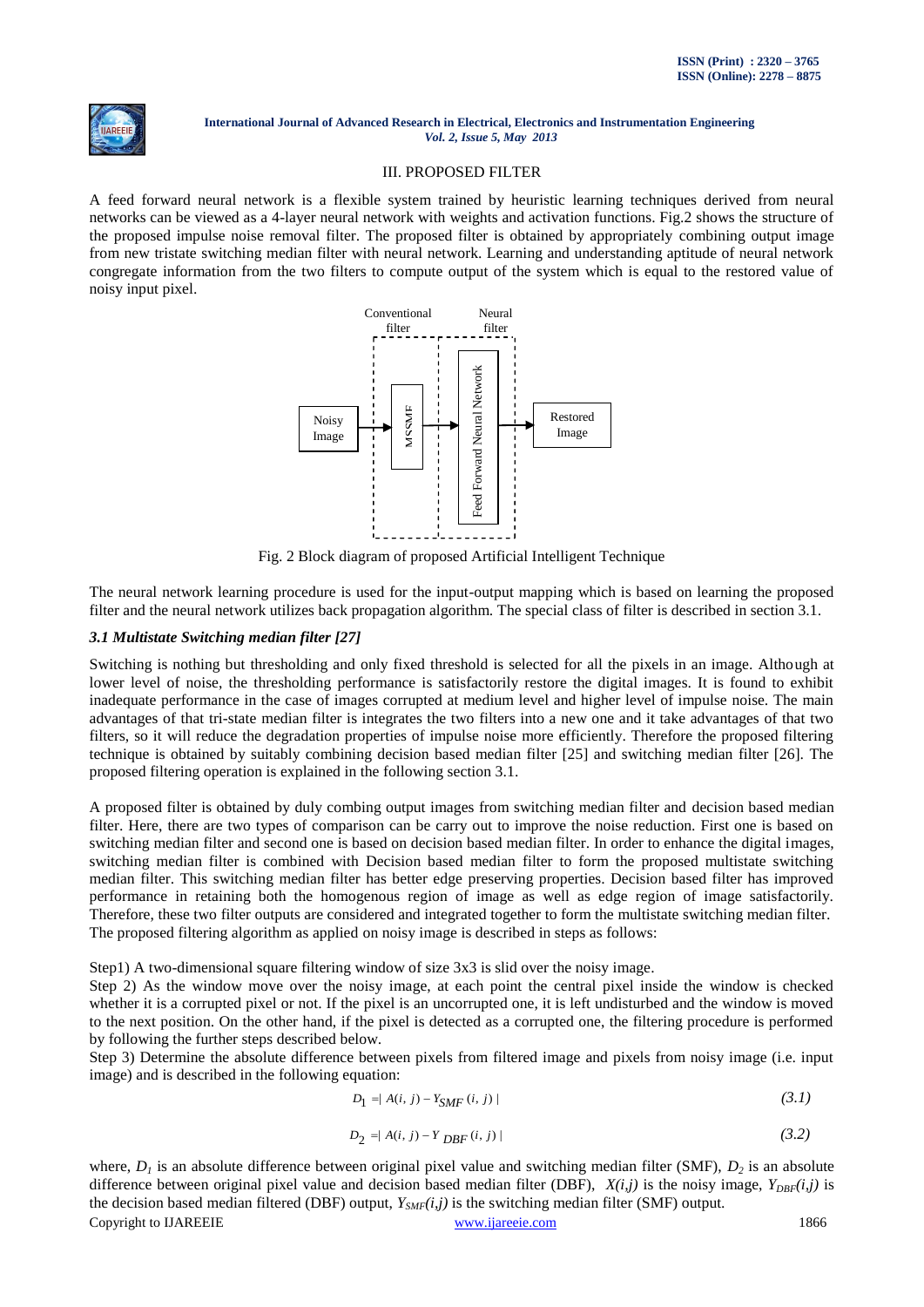

Step 4) Check if threshold is greater than or equal to image absolute difference  $D<sub>l</sub>$ , then the central pixel is consider as noise free pixel and is left unaltered. Otherwise go to step6.

Step 5) If T is greater than or equal to  $D_2$  *and less than equal to*  $D_1$  then the processing pixel is replaced by the pixel from switching median filtered output image*.*

Step 6) Again check if T is less than D2, then the processing pixel is replaced by the pixel from decision based filtered output image*.*

Then the window is moved to form a new set of values, with the next pixel to be processed at the centre of the window. This process is repeated until the last image pixel is processed. The multistate switching median filter integrates the advantages of both switching filter and decision based filter. The performance of the proposed filter is superior to other existing filters in terms of eliminating impulse noise and preserving edges and features of images. This filter output is as an input for neural network training.

# *3.2 Feed forward Neural Network*

In feed forward neural network, back propagation algorithm is computationally effective and works well with optimization and adaptive techniques, which makes it very attractive in dynamic nonlinear systems. This network is popular general nonlinear modeling tool because it is very suitable for tuning by optimization and one to one mapping between input and output data. The input-output relationship of the network is as shown in Fig.3.



Fig.3 Feed Forward Neural Network Architecture

In Fig.3  $x_m$  represents the total number of input image pixels as data,  $n_{kl}$  represents the number of neurons in the hidden unit, k represents the number hidden layer and l represents the number of neurons in each hidden layer. A feed forward back propagation neural network consists of two layers. The first layer or hidden layer, has a tan sigmoid (tan-sig) activation function is represented by

$$
\phi(y_i) = \tanh(v_i) \tag{3.3}
$$

This function is a hyperbolic tangent which ranges from  $-1$  to 1,  $y_i$  is the output of the *i*th node (neuron) and  $v_i$  is the weighted sum of the input and the second layer or output layer, has a linear activation function. Thus, the first layer limits the output to a narrow range, from which the linear layer can produce all values. The output of each layer can be represented by

$$
Y_{Nx1} = f(W_{NxM} X_{M,1} + b_{N,1})
$$
\n(3.4)

where Y is a vector containing the output from each of the N neurons in each given layer, W is a matrix containing the weights for each of the M inputs for all N neurons, **X** is a vector containing the inputs, b is a vector containing the biases and  $f(\cdot)$  is the activation function for both hidden layer and output layer.

The trained network was created using the neural network toolbox from Matlab9b.0 release. In a back propagation network, there are two steps during training. The back propagation step calculates the error in the gradient descent and propagates it backwards to each neuron in the hidden layer. In the second step, depending upon the values of activation function from hidden layer, the weights and biases are then recomputed, and the output from the activated neurons is then propagated forward from the hidden layer to the output layer. The network is initialized with random weights and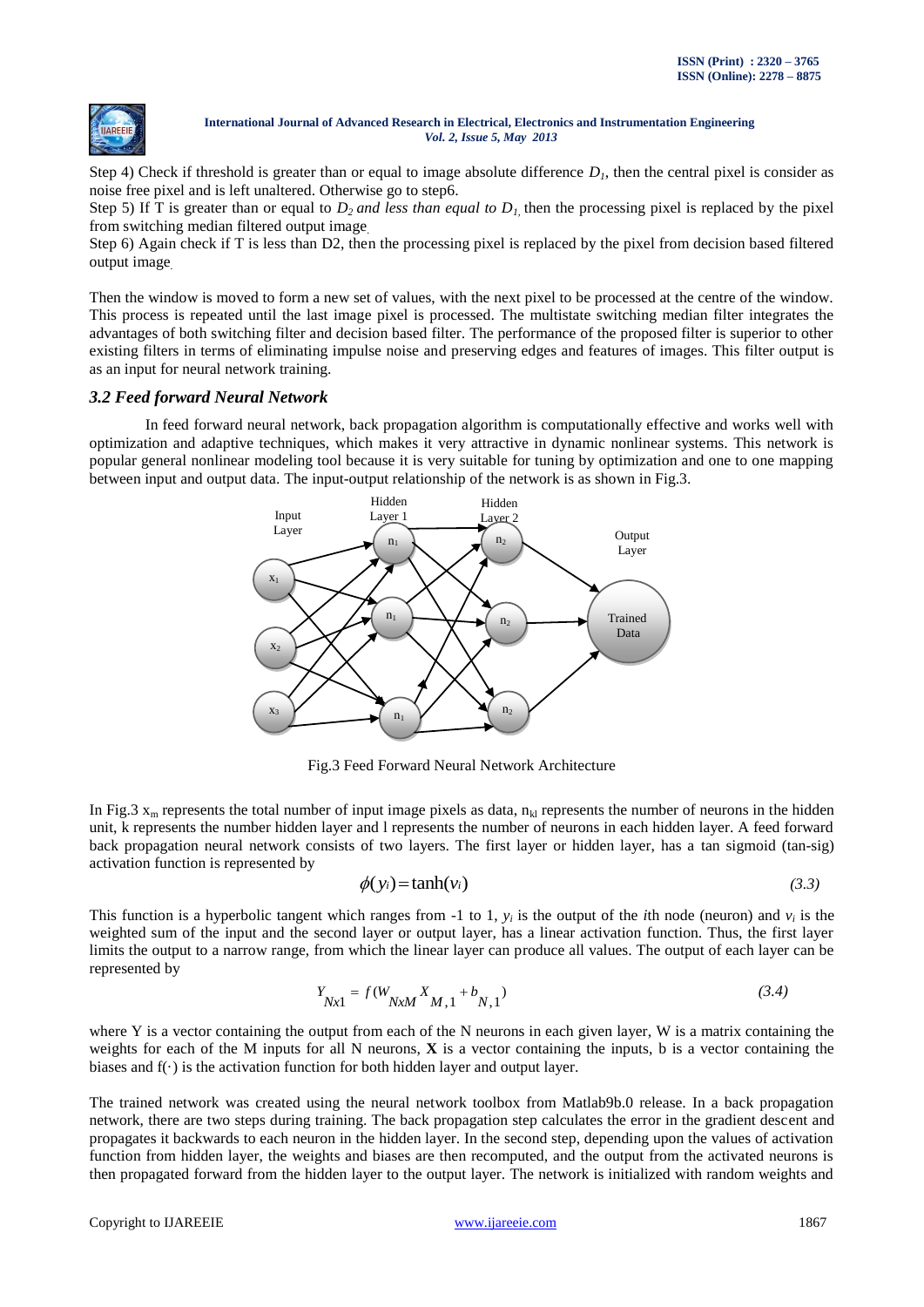

biases, and was then trained using the Levenberq-Marquardt algorithm (LM). The weights and biases are updated according to

$$
Dn + 1 = Dn - [J^T J + \mu I]^{-1} J^T e
$$
 (3.5)

where *Dn* is a matrix containing the current weights and biases,  $Dn+1$  is a matrix containing the new weights and biases, e is the network error, *J* is a Jacobian matrix containing the first derivative of e with respect to the current weights and biases. In the neural network case, it is a K-by-L matrix, where K is the number of entries in our training set and L is the total number of parameters (weights+biases) of our network. It can be created by taking the partial derivatives of each in respect to each weight, and has the form:

$$
J = \begin{bmatrix} \frac{\partial F(x_1, w)}{\partial w_1} ... \frac{\partial F(x_1, w)}{\partial w_w} \\ \frac{\partial F(x_1, w)}{\partial w_1} ... \frac{\partial F(x_1, w)}{\partial w_w} \end{bmatrix}
$$
(3.6)

where  $F(x_i, L)$  is the network function evaluated for the i-th input vector of the training set using the weight vector  $L$ and wj is the j-th element of the weight vector L of the network. In traditional Levenberg-Marquardt implementations, the jacobian is approximated by using finite differences, Howerever, for neural networks, it can be computed very effieciently by using the chain rule of calculus and the first derivatives of the activation functions. For the least-squares problem, the Hessian generally doesn't needs to be caclualted. As stated earlier, it can be approximated by using the Jacobian matrix with the formula:

$$
H = J^T J \tag{3.7}
$$

*I* is the identity matrix and  $\mu$  is a variable that increases or decreases based on the performance function. The gradient of the error surface, g, is equal to *JTe.*

# *3.3 Training of the Feed Forward Neural Network*

Feed forward neural network is trained using back propagation algorithm. There are two types of training or learning modes in back propagation algorithm namely sequential mode and batch mode respectively. In sequential learning, a given input pattern is propagated forward and error is determined and back propagated, and the weights are updated. Whereas, in Batch mode learning; weights are updated only after the entire set of training network has been presented to the network. Thus the weight update is only performed after every epoch. It is advantageous to accumulate the weight correction terms for several patterns. For better understanding, the back propagation learning algorithm can be divided into two phases: propagation and weight update. First phase is a propagation phase; each propagation involves the following steps: Forward propagation of a training pattern's input through the neural network in order to generate the propagation's output activations.

a) Backward propagation of the propagation's output activations through the neural network using the training pattern's target in order to generate the deltas of all output and hidden neurons.

In second phase, each weight-synapse follow the following steps:

- a) Multiply its output delta and input activation to get the gradient of the weight.
- b) Bring the weight in the opposite direction of the gradient by subtracting a ratio of it from the weight.

This ratio influences the speed and quality of learning; it is called the *learning rate*. The sign of the gradient of a weight indicates where the error is increasing; this is why the weight must be updated in the opposite direction. Repeat phase 1 and 2 until the performance of the network is satisfactory.

In addition, neural network recognizes certain pattern of data only and also it entails difficulties to learn logically to identify the error data from the given input image. In order to improve the learning and understanding properties of neural network, filtered output is introduced for training.New switching median filter output data is considered as an input for neural network training and noise free image is considered as a target image for training of the neural network. Back propagation is pertained as network training principle and the parameters of this network are then iteratively tuned. Once the training of the neural network is completed, its internal parameters are fixed and the network is combined with the nonlinear filters outputs to construct the proposed technique, as shown in Fig.4. While training a neural network, network structure is fixed and the unknown images are tested for given fixed network structure respectively. The performance evaluation is obtained through simulation results and shown to be superior performance to other existing filtering techniques in terms of impulse noise elimination and edges and fine detail preservation properties.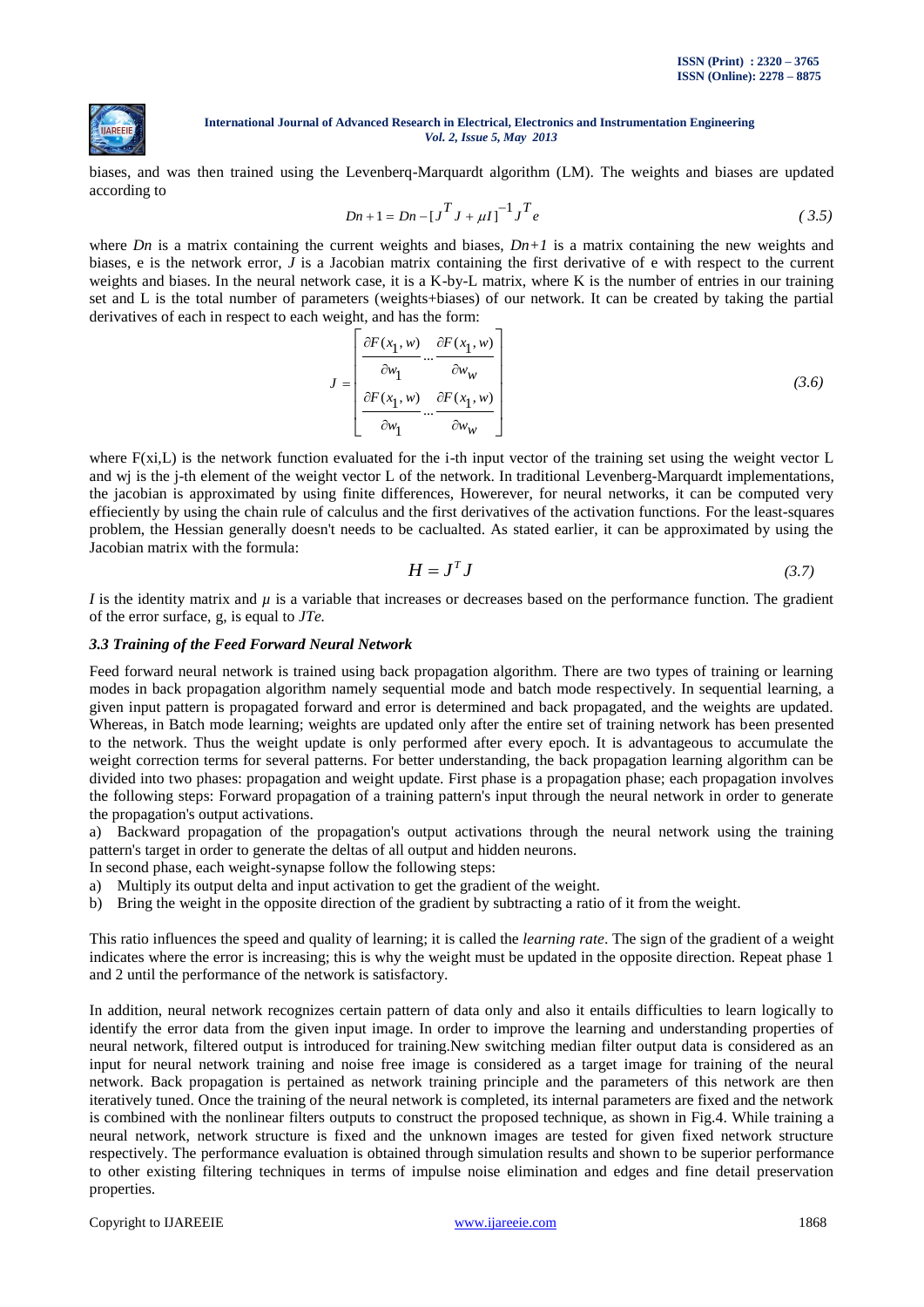

The feed forward neural network used in the structure of the proposed filter acts like a *mixture* operator and attempts to construct an enhanced output image by combining the information from the new tristate switching median filter. The rules of mixture are represented by the rules in the rule base of the neural network and the mixture process is implemented by the mechanism of the neural network. The feed forward neural network is trained by using back propagation algorithm and the parameters of the neural network are then iteratively tuned using the Levenberg– Marquardt optimization algorithm, so as to minimize the learning error, *e*. The neural network trained structure is optimized and the tuned parameters are fixed for testing the unknown images.

The internal parameters of the neural network are optimized by training. Fig.4 represents the setup used for training and here, based on definition, the parameters of this network are iteratively optimized so that its output converges to original noise free image and completely removes the noise from its input image. The well known images are trained using this neural network and the network structure is optimized. The unknown images are tested using optimized neural network structure.

In order to get effective filtering performance, already existing neural network filters are trained with image data and tested using equal noise density. But in practical situation, information about the noise density of the received signal is unpredictable one. Therefore; in this paper, the neural network architecture is trained using denoised three well known images which are corrupted by adding different noise density levels of 0.4, 0.45, 0.5 and 0.6 and also the network is trained for different hidden layers with different number of neurons. Noise density with 0.45 gave optimum solution for both lower and higher level noise corruption. Therefore images are corrupted with 45% of noise is selected for training. Then the performance error of the given trained data and trained neural network structure are observed for each network. Among these neural network Structures, the trained neural network structure with the minimum error level is selected  $(10^{-3})$  and this trained network structures are fixed for testing the received image signal.



Fig.4 Training of the Feed forward Neural Network

Network is trained for 33 different architectures and corresponding network structure is fixed. PSNR is measured on Lena test image for all architectures with various noise densities. Among these, based on the maximum PSNR values; selected architectures is summarized in table 4 for Lena image corrupted with 50% impulse noise. Finally, the maximum PSNR value with the neural network architecture of noise density 0.45 and two hidden layers with 6 neurons for each layer has been selected for training.

Fig.5 shows the images which are used for training. Three different images are used for network. This noise density level is well suited for testing the different noise level of unknown images in terms of quantitative and qualitative metrics. The image shown in Fig.5 (a<sub>1,2 and3</sub>) are the *noise free training image: cameraman Baboonlion and ship*. The size of an each training image is  $256 \times 256$ . The images in Fig.5 ( $b_{1,2 \text{ and } 3}$ ) are the *noisy training images* and is obtained by corrupting the noise free training image by impulse noise of 45% noise density. The image in Fig.5 ( $c_{1,2 \text{ and } 3}$ ) are the trained images by neural network. The images in Fig.5 (b) and (a) are employed as the *input* and the *target (desired)*  images during training, respectively.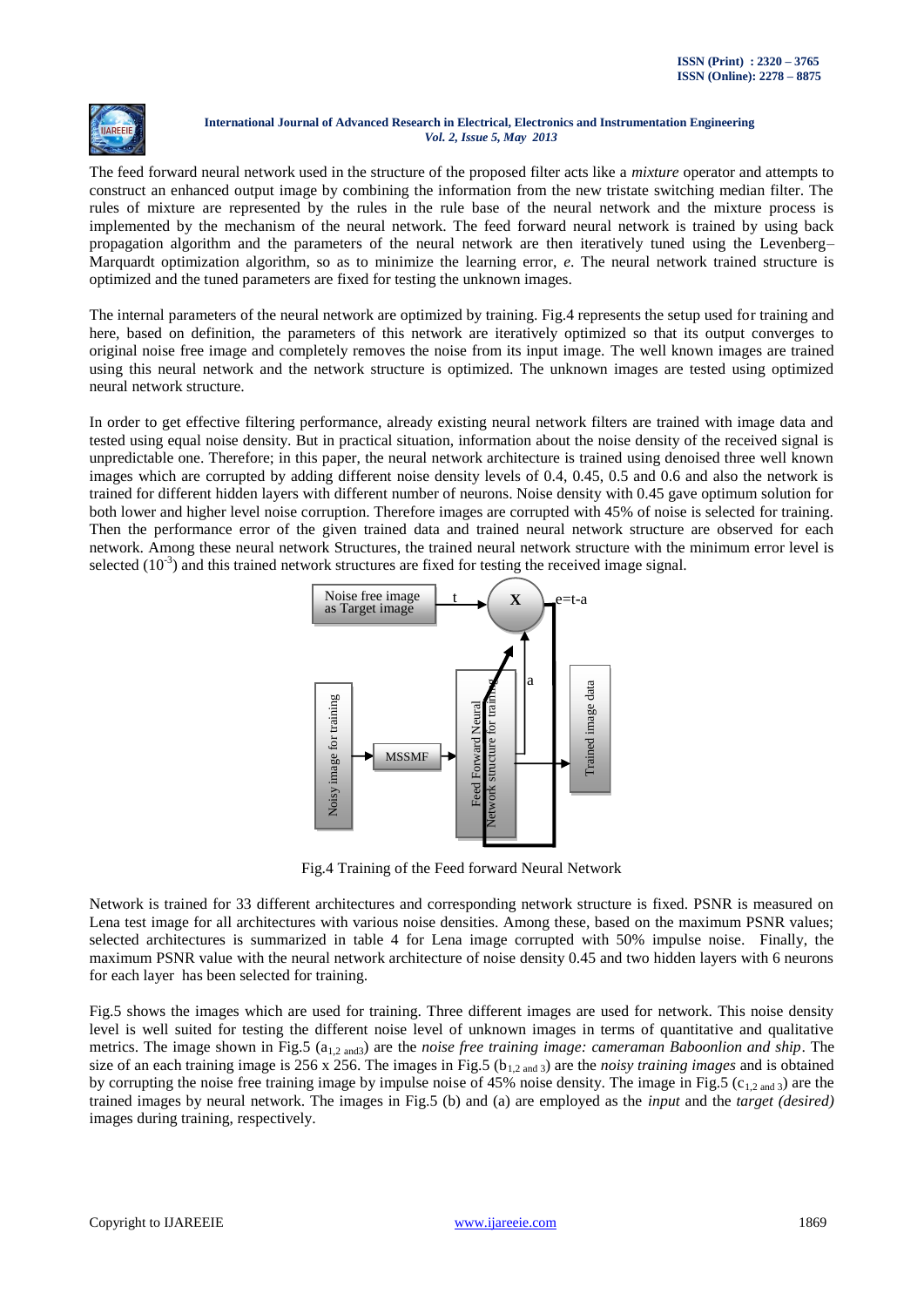



Fig.5 Performance of training image:  $(a_{1,2 \text{ and } 3})$  original images,  $(b_{1,2 \text{ and } 3})$  images corrupted with 45% of noise and  $(c_{1,2})$ and 3) trained images

# *3.4 Testing of unknown images using trained structure of neural network*

The optimized architecture that obtained the best performance for training with three images has 196608 data in the input layer, two hidden layers with 9 neurons for each layer and one output layer. The network trained with 45% impulse noise shows superior performance for testing under various noise levels. Also, to ensure faster processing, only the corrupted pixels from test images are identified and processed by the optimized neural network structure. As the uncorrupted pixels do not require further processing, they are directly taken as the output.

The chosen network has been extensively tested for several images with different level of impulse noise. Fig.5 shows the exact procedure for taking corrupted data for testing the received image signals for the proposed filter. In order to reduce the computation time in real time implementation; in the first stage, a special class of filter is applied on unknown images and then pixels (data) from the outputs of new tristate switching median filter is obtained and applied as inputs for optimized neural network structure for testing; these pixels are corresponding to the pixel position of the corrupted pixels on noisy image.



Fig.6 Testing of the images using optimized feed forward adaptive neural network structure

At the same time, noise free pixels from input are directly taken as output pixels. The tested pixels are replaced in the same location on corrupted image instead of noisy pixels. The most typical feature of the proposed filter offers excellent line, edge, and fine detail preservation performance and also effectively removes impulse noise from the image. Usually conventional filters are giving denoised image output and then these images are enhanced using these conventional outputs as input for neural filter while these outputs are combined with the network. Since, networks need certain pattern to learn and understand the given data.

Copyright to IJAREEIE [www.ijareeie.com](http://www.ijareeie.com/) 1870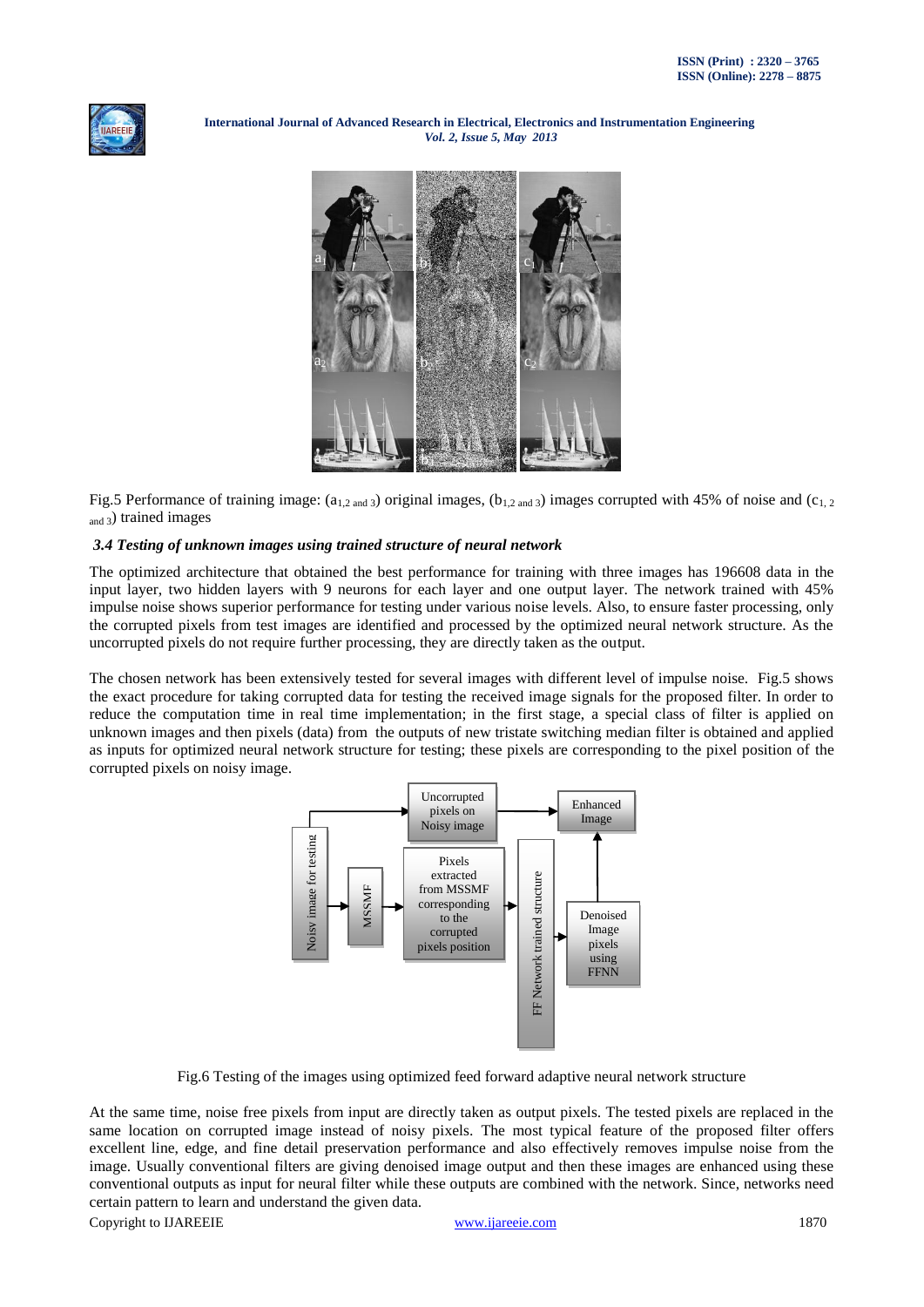

# *3.5 Filtering of the Noisy Image*

The noisy input image is processed by sliding the 3x3 filtering window on the image. This filtering window is considered for the nonlinear filter. The window is started from the upper-left corner of the noisy input image, and moved rightwards and progressively downwards in a *raster scanning* fashion. For each filtering window, the nine pixels contained within the window of noisy image are first fed to the new tristate switching median filter. Next, the center pixel of the filtering window on noisy image, the output of the conventional filtered output is applied to the appropriate input for the neural network. Finally, the restored image is obtained at the output of this network.

# IV. RESULTS AND DISCUSSION

The performance of the proposed filtering technique for image quality enhancement is tested for various level impulse noise densities. Four images are selected for testing with size of 256 x 256 including *Baboon, Lena, Pepper and Ship.*  All test images are 8-bit gray level images. The experimental images used in the simulations are generated by contaminating the original images by impulse noise with different level of noise density. The experiments are especially designed to reveal the performances of the filters for different image properties and noise conditions. The performances of all filters are evaluated by using the *peak signal-to-noise ratio* (PSNR) criterion, which is defined as more objective *image* quality measurement and is given by the equation (6)

$$
PSNR = 10 \log_{10} \left( \frac{255^2}{MSE} \right) \tag{4.1}
$$

where

$$
MSE = \frac{1}{MN} \sum_{i=1}^{M} \sum_{j=1}^{N} |(x(i,j) - y(i,j)|^2
$$
\n(4.2)

Here, *M* and *N* represents the number of rows and column of the image and  $x(i, j)$  and  $y(i, j)$  represents the original and the restored versions of a corrupted test image, respectively. Since all experiments are related with impulse noise.

The experimental procedure to evaluate the performance of a proposed filter is as follows: The noise density is varied from 10% to 90% with 10% increments. For each noise density step, the four test images are corrupted by impulse noise with that noise density. This generates four different experimental images, each having the same noise density. These images are restored by using the operator under experiment, and the PSNR values are calculated for the restored output images. By this method ten different PSNR values representing the filtering performance of that operator for different image properties, then this technique is separately repeated for all noise densities from 10% to 90% to obtain the variation of the average PSNR value of the proposed filter as a function of noise density. The entire input data are normalized in to the range of [0 1], whereas the output data is assigned to one for the highest probability and zero for the lowest probability.

Table 1 PSNR obtained by applying proposed filter on Lena image corrupted with 40 % of impulse noise

|                | Neural network architecture |                       |               |  |             |  |  |
|----------------|-----------------------------|-----------------------|---------------|--|-------------|--|--|
| S.No           | No. of                      |                       | No. of neuron |  | <b>PSNR</b> |  |  |
|                | hidden layers               | in each               |               |  |             |  |  |
|                |                             |                       | hidden layer  |  |             |  |  |
|                |                             | Layer 1 Layer2 Layer3 |               |  |             |  |  |
| 1              | 1                           | 5                     |               |  |             |  |  |
| $\overline{2}$ |                             | 7                     |               |  |             |  |  |
| 3              |                             | 9                     |               |  |             |  |  |
| 4              |                             | 10                    |               |  |             |  |  |
| 5              |                             | 12                    |               |  |             |  |  |
| 6              |                             | 14                    |               |  |             |  |  |
| 7              | 2                           | 22                    |               |  |             |  |  |
| 8              | $\overline{c}$              | 5                     | 5             |  |             |  |  |
| 9              | $\overline{c}$              | 6                     | 6             |  |             |  |  |
| 10             | $\overline{2}$              |                       | 7             |  |             |  |  |
| 11             | $\overline{c}$              | 8                     | 8             |  |             |  |  |
| 12             |                             |                       |               |  |             |  |  |
| 12             | $\overline{c}$              | 9                     | 9             |  |             |  |  |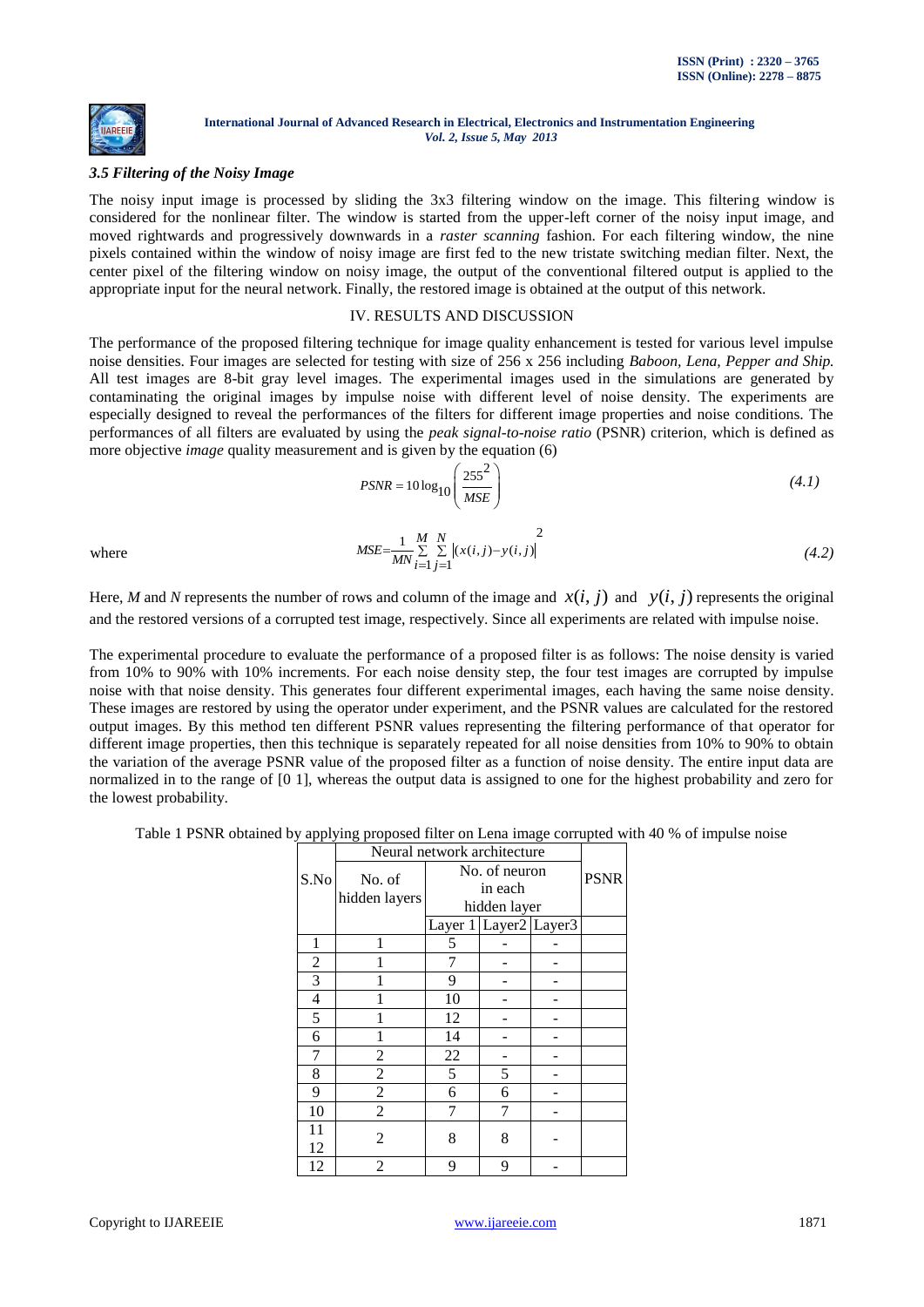

The architecture with two hidden layers and each hidden layer has 9 neurons yielded the best performance. The various parameters for the neural network training for all the patterns are summarized in Table 2 and 3. In Table 2, Performance error is nothing but Mean square error (MSE). It is a sum of the statistical bias and variance. The neural network performance can be improved by reducing both the statistical bias and the statistical variance. However there is a natural trade-off between the bias and variance. Learning Rate is a control parameter of training algorithms, which controls the step size when weights are iteratively adjusted. The learning rate is a constant in the algorithm of a neural network that affects the speed of learning. It will apply a smaller or larger proportion of the current adjustment to the previous weight If LR is low, network will learn all information from the given input data and it takes long time to learn. If it is high, network will skip some information from the given input data and it will make fast training. However lower learning rate gives better performance than higher learning rate. The learning time of a simple neuralnetwork model is obtained through an analytic computation of the Eigen value spectrum for the Hessian matrix, which describes the second-order properties of the objective function in the space of coupling coefficients. The results are generic for symmetric matrices obtained by summing outer products of random vectors.

|  | Table 2 Optimized training parameters for feed forward neural network. |  |  |
|--|------------------------------------------------------------------------|--|--|
|  |                                                                        |  |  |
|  |                                                                        |  |  |
|  |                                                                        |  |  |

|                | S.No Parameters      | Achieved    |
|----------------|----------------------|-------------|
|                | Performance error    | 0.0197      |
| $\mathfrak{D}$ | Learning Rate (LR)   | 0.01        |
|                | No. of epochs taken  |             |
| ا ج            | to meet              | 2500        |
|                | the performance goal |             |
|                | Time taken to learn  | 204 seconds |

| Table.3 Bias and Weight updation in optimized training neural network |  |  |
|-----------------------------------------------------------------------|--|--|
|                                                                       |  |  |

|                    |                                         | Weight                                                                     | <b>Bias</b> |
|--------------------|-----------------------------------------|----------------------------------------------------------------------------|-------------|
|                    | Weights from<br>$x_{13}$ to $n_{11}$    | 0.102                                                                      | $-24.86$    |
|                    | Weights from<br>$x_{13}$ to $n_{12}$    | 0.097                                                                      | $-21.47$    |
|                    | Weights from<br>$x_{13}$ to $n_{13}$    | $-0.080$                                                                   | 15.76       |
| 1st Hidden layer   | Weights from<br>$x_{13}$ to $n_{14}$    | 0.105                                                                      | $-15.03$    |
|                    | Weights from<br>$x_{13}$ to $n_{15}$    | $-0.091$                                                                   | 10.92       |
|                    | Weights from<br>$x_{13}$ to $n_{16}$    | 0.025                                                                      | $-0.861$    |
|                    | Weights from<br>$x_{1,3}$ to $n_{17}$   | 0.230                                                                      | $-6.122$    |
|                    | Weights from<br>$x_{13}$ to $n_{18}$    | 6.855                                                                      | $-5.471$    |
|                    | Weights from<br>$x_{13}$ to $n_{19}$    | 18.38                                                                      | $-1.914$    |
|                    | Weights from<br>$n_{1,26}$ to $n_{21}$  | $-0.687;2.011; -0.396;$<br>$-0.247; -1.537; -0.006;$<br>0.144;3.581;-2.704 | 1.755       |
|                    | Weights from<br>$n_{1,2,6}$ to $n_{22}$ | $-0.135;1.680; -0.835;$<br>1.646;-1.305;4.171;<br>1.556;0.0168;-0.372      | 0.590       |
| $2nd$ Hidden layer | Weights from<br>$n_{1,2,6}$ to $n_{23}$ | $0.906; -0.243; -8584;$<br>2.316;2.5912;1.670;<br>6.235;0.303;-0.504       | $-1.309$    |
|                    | Weights from<br>$n_{1,26}$ to $n_{24}$  | 13.40;11.37;-2.079;<br>4.318;-3.978;4.601;<br>4.070;6.487;70.39            | $-13.104$   |
|                    | Weights from<br>$n_{1,2,6}$ to $n_{25}$ | 19.62;13.64;-11.72;<br>$-1.130; -2.193; 0.017;$                            | $-18.58$    |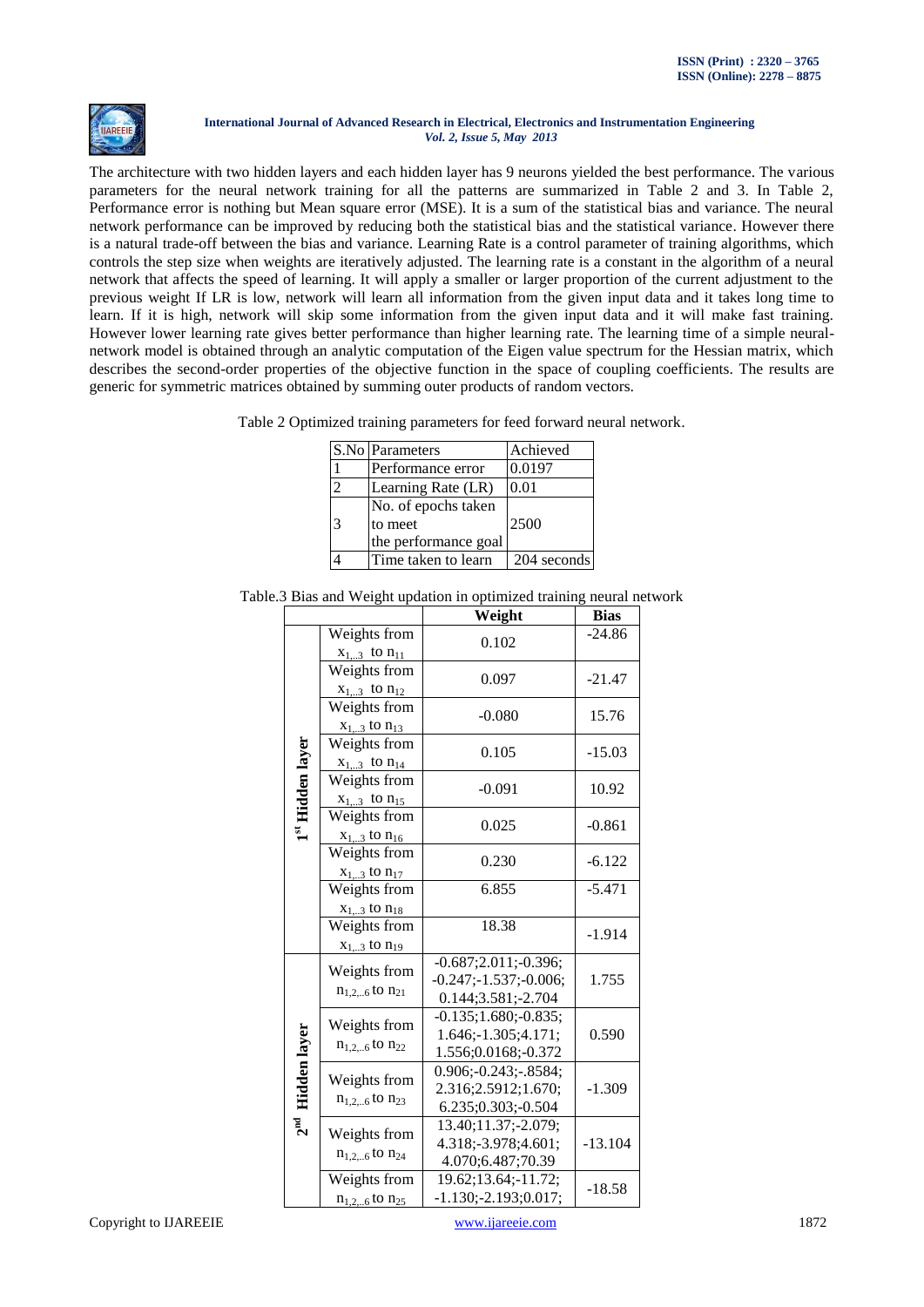

|              |                         | $-0.120; -3.747; 69.01$   |          |
|--------------|-------------------------|---------------------------|----------|
|              | Weights from            | 1.874;2.981;-4.111;       | $-2.875$ |
|              | $n_{1,2,6}$ to $n_{26}$ | $-0.253; -1.545; -4.375;$ |          |
|              |                         | $-8.738;13.06;12.74$      |          |
|              | Weights from            | $-1.144; -9.362; 9.715;$  | $-11.68$ |
|              | $n_{1,2,6}$ to $n_{27}$ | $-10.33;10.83; -9.755;$   |          |
|              |                         | $-9.177; -10.14; 81.10$   |          |
|              | Weights from            | $-2.446; -1.923; 1.567;$  |          |
|              | $n_{1,26}$ to $n_{28}$  | $-2.710; -0.0462; 10.45;$ | 0.274    |
|              |                         | 3.097;-16.06;-12.53       |          |
|              | Weights from            | $-0.205; -0.224; -0.202;$ |          |
|              | $n_{1,2,6}$ to $n_{29}$ | $-0.654; -1.881; 4.208;$  | 15.75    |
|              |                         | 10.25;-14.48;-14.19       |          |
|              | Weights from            | 11.56                     |          |
|              | $n_{21}$ to o           |                           |          |
|              | Weights from            | 12.27                     |          |
|              | $n_{22}$ to o           |                           |          |
|              | Weights from            | 0.146                     |          |
|              | $n_{23}$ to o           |                           | 24.41    |
|              | Weights from            | $-17.27$                  |          |
|              | $n_{24}$ to o           |                           |          |
|              | Weights from            | 17.34                     |          |
|              | $n_{25}$ to o           |                           |          |
| Output layer | Weights from            | $-11.64$                  |          |
|              | $n_{26}$ to o           |                           |          |
|              | Weights from            | 0.034                     |          |
|              | $n_{27}$ to o           |                           |          |
|              | Weights from            | 12.24                     |          |
|              | $n_{28}$ to o           |                           |          |
|              | Weights from            | -23.83                    |          |
|              | $n_{29}$ to o           |                           |          |

In Fig.7 and Fig.8 represent Performance error graph for error minimization and training state respectively. This Learning curves produced by networks using non-random (fixed-order) and random submission of training and also this shows the error goal and error achieved by the neural system.



Fig.7 Performance error graph for feed forward neural network with back propagation algorithm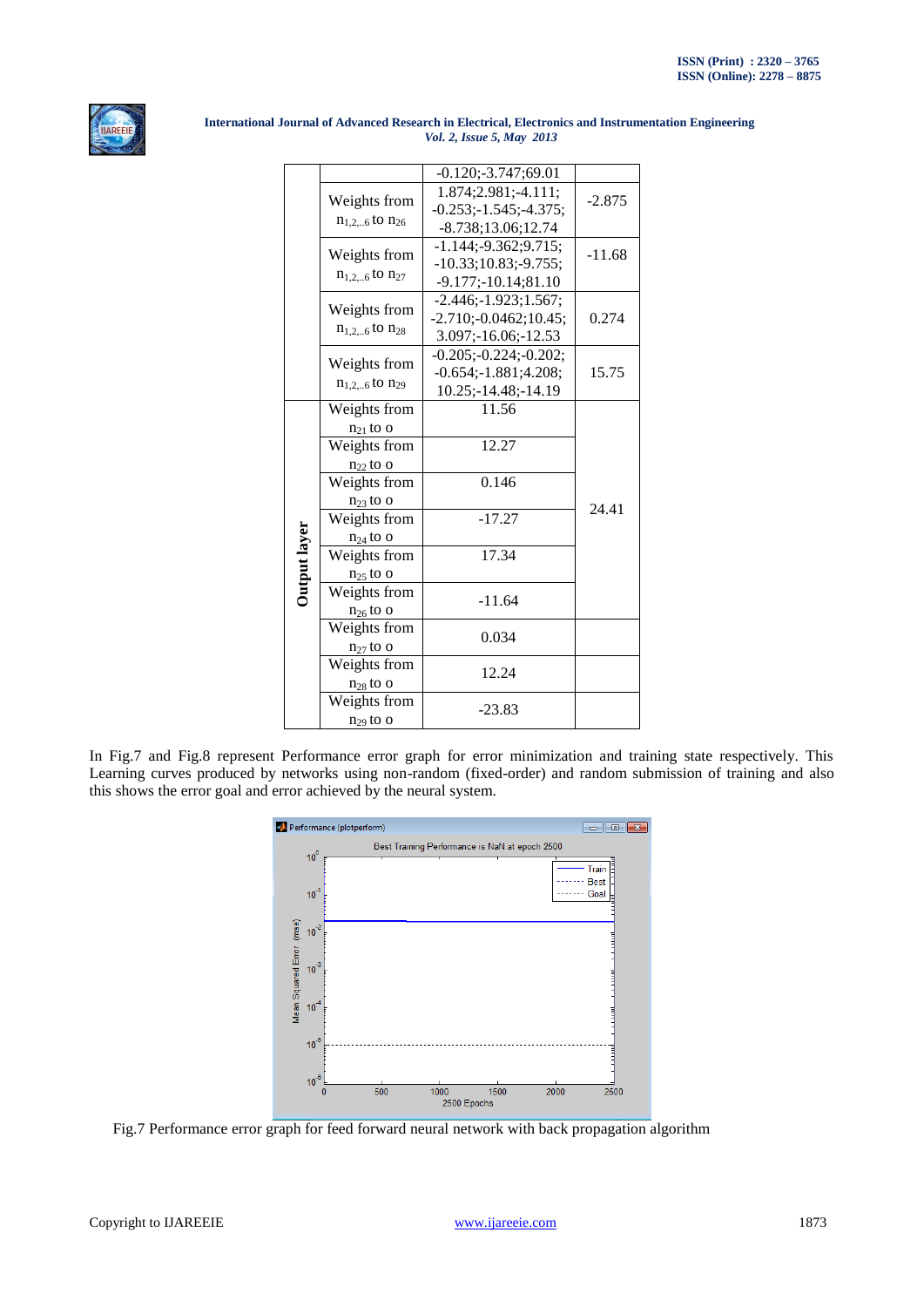



Fig. 8 Performance of gradient for feed Forward neural network with back propagation algorithm



Fig.9 Subjective Performance comparison of proposed filter with other existing filters on test image Lena (a) Noise free images, (b) image corrupted by 70% impulse noise, (c) images restored by TSMF, (c) images restored by MDBSMF, (e) images restored by NID, (f) images restored by IDBA, (g)images restored by DBF1, (h) images restored by DBF2, (i) images restored by DBF3 and (j) image restored by TSSMF and (k) image restored by proposed filter

In order to prove the effectiveness of this filter, existing filtering techniques are experimented and compared with the proposed filter for visual perception and subjective evaluation on Lena image including Tri state median filter (TSMF), Multiple decision based median filter (MDBMF), a New impulse detector (NID), Improved dfecision based algorithm (IDBA), Decision based filter1 (DBF1), Decision based filter2 (DBF2), Decision based filter3 (DBF3), tristate switching median filter (TSSMF), Multistate switching median filter (MSSMF) and proposed filter in Fig.9. Lena test image contaminated with the impulse noise of various densities are summarized in Table3 for quantitative metrics for different filtering techniques and compared with the proposed filtering technique and is graphically illustrated in Fig.10.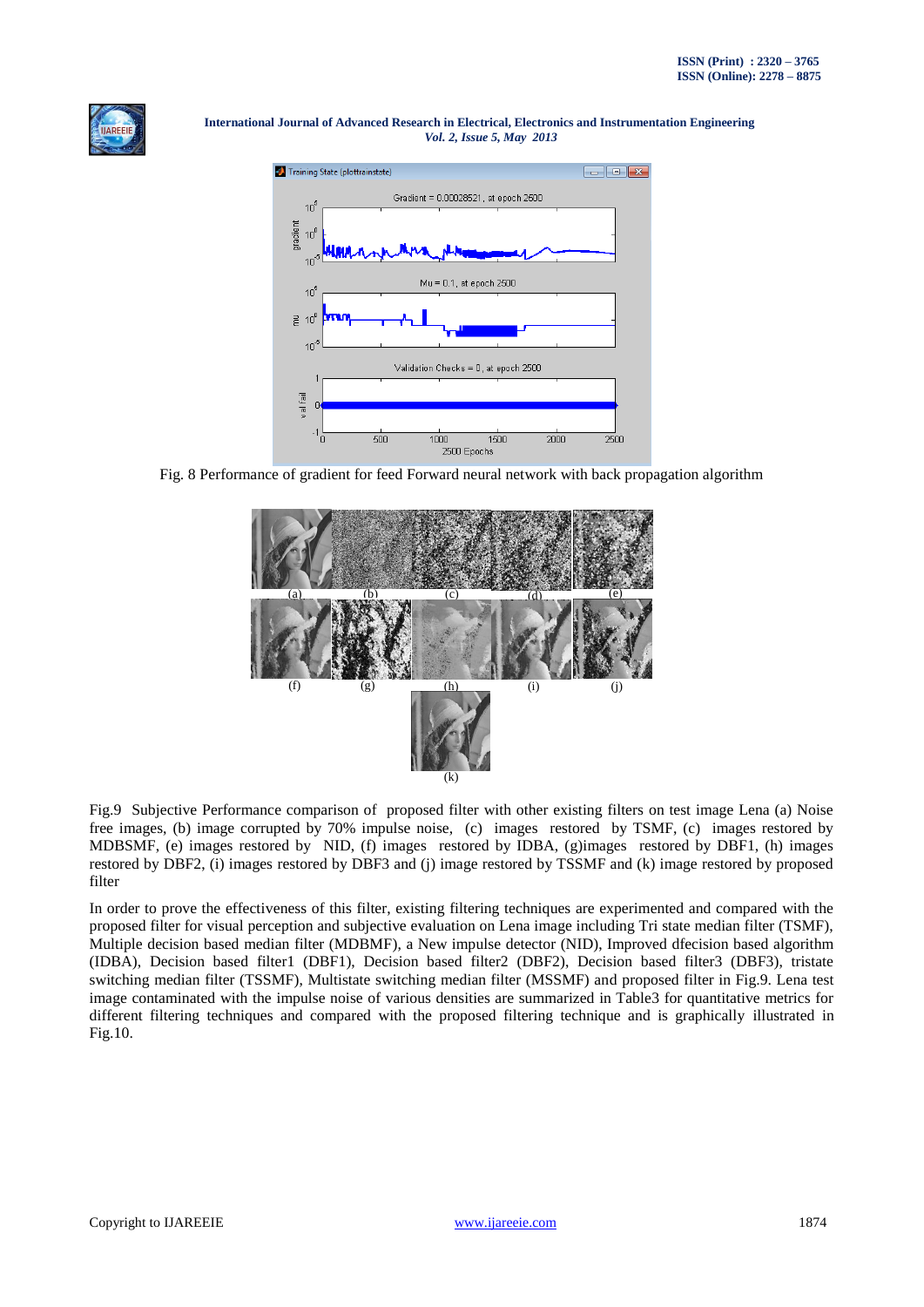



Fig.10 Performance of PSNR for neural based MSSMF on Lena image and compared with existing filters

The summarized values for decision based switching median filter; nonlinear filter and the proposed filter are graphically illustrated in Fig.11 for the performance comparison of the proposed intelligent filter. This qualitative measurement proves that the proposed filtering technique outperforms the other filtering schemes for the noise densities up to 50%.



Fig.11 PSNR obtained using proposed filter and compared with MSSMF and proposed filtering techniques on Lena image corrupted with different densities of impulse noise

Table3. Performance of PSNR for different filtering techniques on Lena image corrupted with various % of impulse noise

|                    |                  |       |       | TIOTSC |       |       |       |       |       |
|--------------------|------------------|-------|-------|--------|-------|-------|-------|-------|-------|
| Filtering          | Noise Level in % |       |       |        |       |       |       |       |       |
| Techniques         | 10               | 20    | 30    | 40     | 50    | 60    | 70    | 80    | 90    |
| <b>TSMF</b>        | 31.89            | 27.35 | 23.96 | 19.46  | 15.82 | 12.93 | 10.33 | 8.11  | 6.58  |
| <b>MDBSMFS</b>     | 34.83            | 30.03 | 24.79 | 20.59  | 16.99 | 13.92 | 11.28 | 8.89  | 6.97  |
| <b>NID</b>         | 37.90            | 31.85 | 28.75 | 26.52  | 23.42 | 18.89 | 14.65 | 10.83 | 7.77  |
| <b>IDBA</b>        | 36.50            | 33.39 | 29.72 | 28.64  | 26.00 | 24.40 | 23.5  | 22.64 | 19.30 |
| DBF1               | 40.80            | 35.80 | 31.00 | 27.30  | 22.60 | 17.6  | 13.42 | 9.63  | 7.06  |
| DBF <sub>2</sub>   | 38.42            | 34.28 | 30.47 | 27.38  | 24.92 | 22.05 | 18.84 | 14.12 | 10.03 |
| DBF3               | 39.30            | 35.66 | 32.70 | 30.01  | 27.73 | 25.50 | 23.73 | 21.01 | 17.69 |
| <b>NTSMF</b>       | 42.57            | 38.87 | 35.38 | 33.17  | 29.34 | 25.75 | 19.52 | 13.47 | 10.13 |
| <b>MSSMF</b>       | 47.58            | 40.90 | 36.34 | 33.25  | 30.24 | 27.79 | 24.93 | 22.87 | 19.42 |
| Proposed<br>Filter | 49.72            | 44.53 | 39.92 | 37.15  | 33.83 | 31.05 | 27.98 | 24.92 | 20.04 |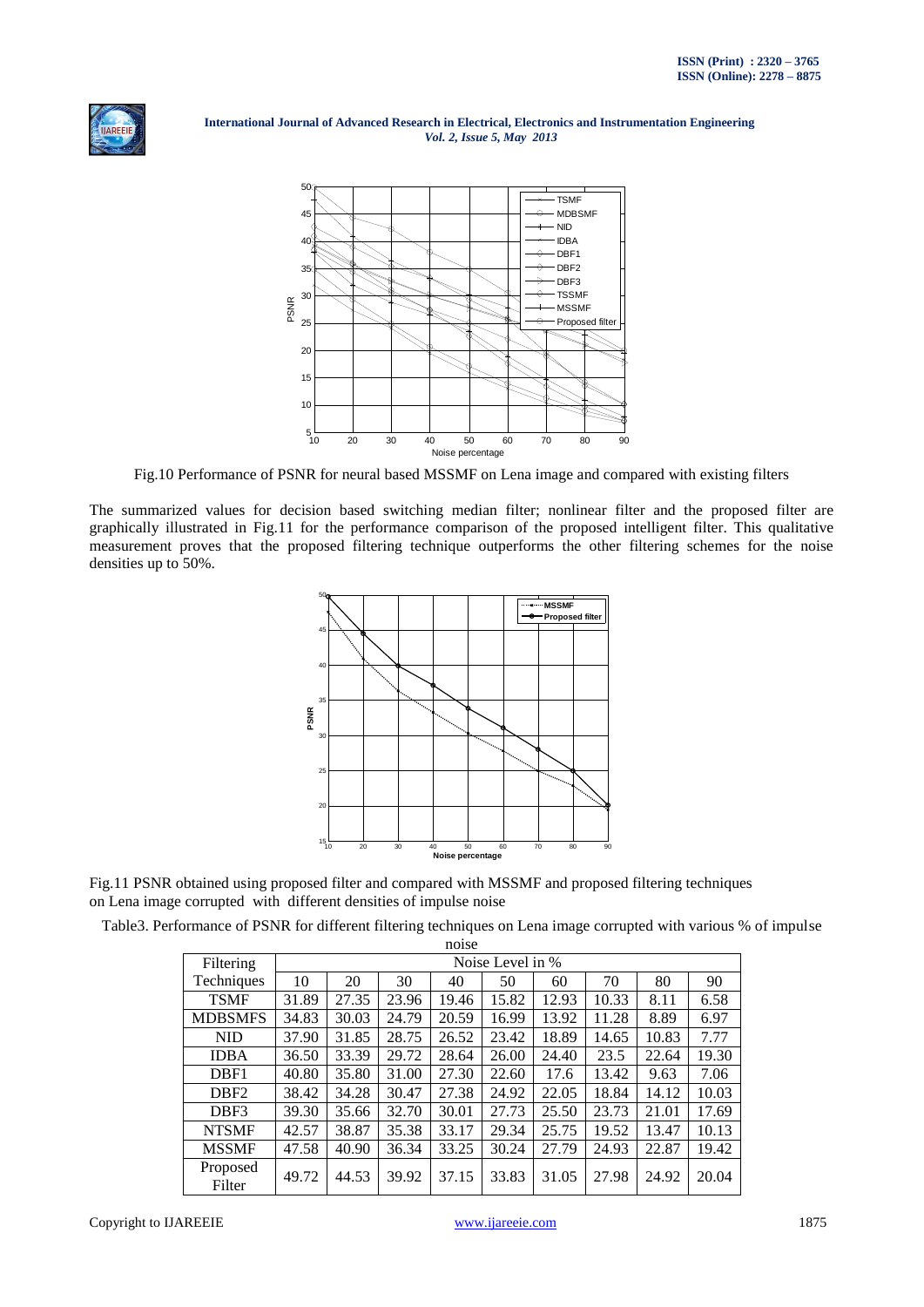

The PSNR performance explores the quantitative measurement. In order to check the performance of the feed forward neural network, percentage improvement (PI) in PSNR is also calculated for performance comparison between conventional filters and proposed neural filter for Lena image and is summarized in Table 4. This PI in PSNR is calculated by the following equation 8.

$$
PI = \left[ \frac{PSNR_{CF} - PSNR_{NF}}{PSNR_{CF}} x100 \right]
$$
\n(4.3)

where PI represents percentage in PSNR,  $PSNR_{CF}$  represents PSNR for conventional filter and  $PSNR_{NF}$  represents PSNR values for the designed neural filter. Here, the conventional filters are combined with neural network which gives the proposed filter, so that the performance of conventional filter is improved. In Table 4, the summarized PSNR values for conventional filters namely NF and DBSMF seem to perform well for human visual perception when images are corrupted up to 30% of impulse noise. These filters performance are better for quantitative measures when images are corrupted up to 50% of impulse noise. In addition to these, image enhancement is nothing but improving the visual quality of digital images for some application. In order to improve the performance of visual quality of image using these filters, image enhancement as well as reduction in misclassification of pixels on a given image is obtained by applying Feed forward neural network with back propagation algorithm.

Table 4. Percentage improvement in PSNR obtained on Lena image corrupted with different level of impulse noise

| Noise | Proposed |              | PI for   |  |
|-------|----------|--------------|----------|--|
| $\%$  | filter   | <b>TSSMF</b> | Proposed |  |
|       | (PF)     |              | filter   |  |
| 10    | 49.72    | 47.58        | 4.497    |  |
| 20    | 44.53    | 40.90        | 8.875    |  |
| 30    | 39.92    | 36.34        | 9.852    |  |
| 40    | 37.15    | 33.25        | 11.73    |  |
| 50    | 33.83    | 30.24        | 11.87    |  |
| 60    | 31.05    | 27.79        | 11.74    |  |
| 70    | 27.98    | 24.93        | 12.23    |  |
| 80    | 24.92    | 22.87        | 8.963    |  |
| 90    | 20.04    | 19.42        | 3.192    |  |

The summarized PSNR values in Table 4 for the proposed neural filter appears to perform well for human visual perception when images are corrupted up to 50% of impulse noise. These filters performance are better for quantitative measures when images are corrupted up to 70% of impulse noise. PI is graphically illustrated in Fig.12.



Fig.12 PI in PSNR obtained on Lena image for the proposed filter corrupted with various densities of mixed impulse noise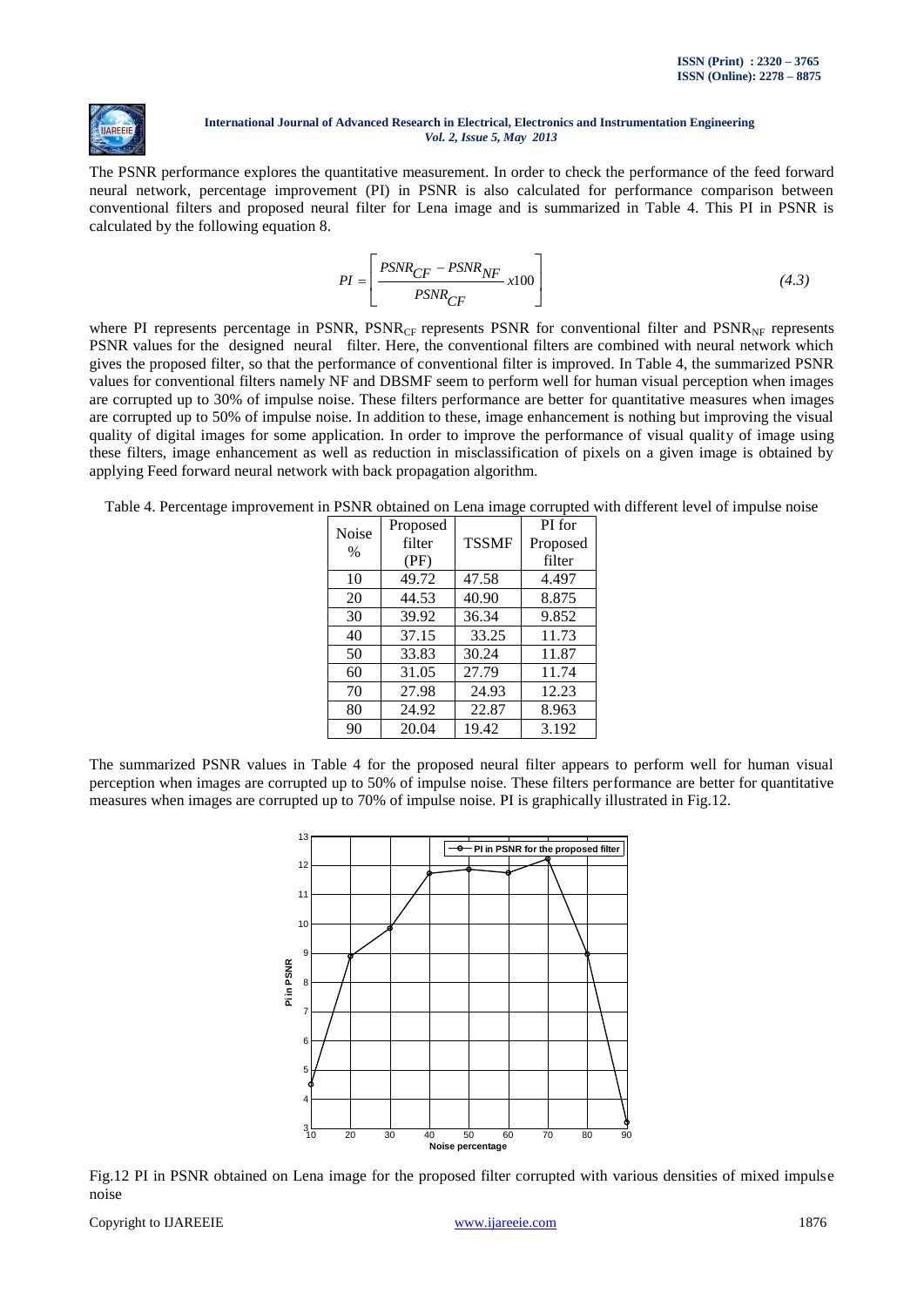



Fig.13 Subjective performance illustration of the proposed filtering technique on different images (Baboon, Lena, Pepper and Rice): First column represent original images, Second column represent images Corrupted by 70% impulse noise and third column represent restored images by the proposed filter

Digital images are nonstationary process; therefore depends on properties of edges and homogenous region of the test images, each digital images having different quantitative measures. Fig.13 illustrate the subjective performance for proposed filtering Technique for Baboon, Lena, Pepper and Rice images: noise free image in first column, images corrupted with 70% impulse noise in second column, Images restored by proposed Filtering Technique in third column. This will felt out the properties of digital images. Performance of quantitative analysis is evaluated and is summarized in Table.5. This is graphically illustrated in Fig.14. This qualitative and quantitative measurement shows that the proposed filtering technique outperforms the other filtering schemes for the noise densities up to 70%. Since there is an improvement in PSNR values of all images up to 70% while compare to PSNR values of conventional filters output which are selected for inputs of the network training. The qualitative and quantitative performance of Pepper and Rice images are better than the other images for the noise levels ranging from 10% to 70%. But for higher noise levels, the Pepper image is better. The Baboon image seems to perform poorly for higher noise levels. Based on the intensity level or brightness level of the image, it is concluded that the performance of the images like pepper, Lena, Baboon and Rice will change. Since digital images are nonstationary process.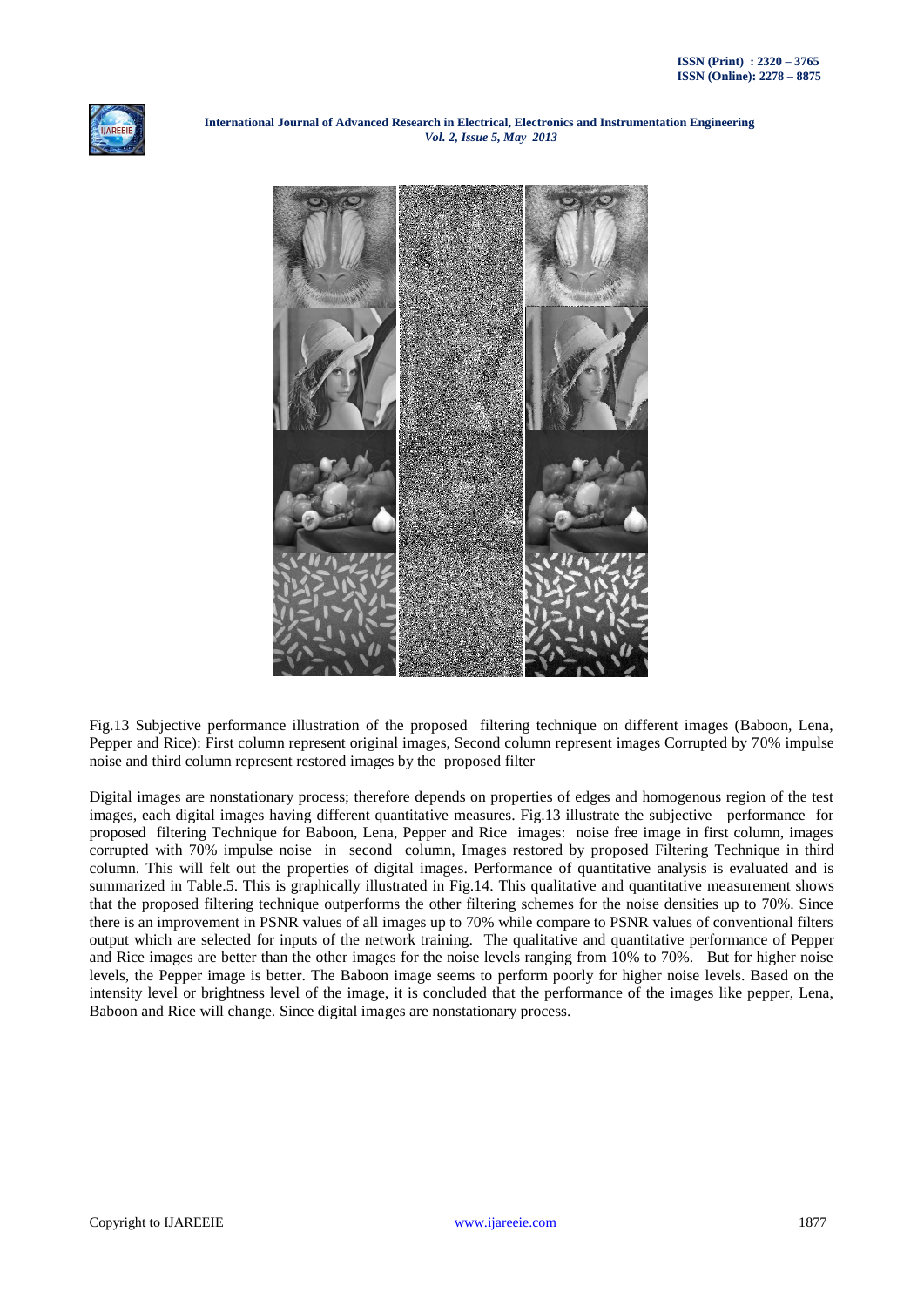



Fig. 14 PSNR obtained by applying proposed filter technique for different images corrupted with various densities of mixed impulse noise

The proposed filtering technique is found to have eliminated the impulse noise completely while preserving the image features quite satisfactorily. This novel filter can be used as a powerful tool for efficient removal of impulse noise from digital images without distorting the useful information in the image and gives more pleasant for visual perception. In addition, it can be observed that the proposed filter for image enhancement is better in preserving the edges and fine details than the other existing filtering algorithm. It is constructed by appropriately combining a two nonlinear filters and a neural network. This technique is simple in implementation and in training; the proposed operator may be used for efficiently filtering any image corrupted by impulse noise of virtually any noise density.

## V. CONCLUSION

A neural filtering technique is described in this paper. This filter is seen to be quite effective in preserving image boundary and fine details of digital images while eliminating impulse noise. The efficiency of the proposed filter is illustrated applying the filter on various test images contaminated different levels of noise. This filter outperforms the existing median based filter in terms of objective and subjective measures. The corrupted pixels from input image alone are taken for testing the unknown digital images. As a result, misclassification of pixels is avoided. So that the proposed filter output images are found to be pleasant for visual perception.

## **REFERENCES**

- [1] J.Astola and P.Kuosmanen Fundamental of Nonlinear Digital Filtering. NewYork:CRC, 1997.
- [2] I.Pitasand .N.Venetsanooulos, Nonlinear Digital Filters:Principles Applications. Boston, MA: Kluwer, 1990.
- [3] W.K. Pratt, Digital Image Processing, Wiley, 1978.
- [4] T.Chen, K.-K.Ma,andL.-H.Chen, "Tristate median filter for image denoising", IEEE Trans.Image Process., 1991, 8, (12), pp.1834-1838.
- [5] [Zhigang Zeng](http://www.springerlink.com/content/?Editor=Zhigang+Zeng) an[d Jun Wang,](http://www.springerlink.com/content/?Editor=Jun+Wang) "Advances in Neural Network Research and Applications", Lecture notesm springer, 2010.
- [6] M. Barni, V. Cappellini, and A. Mecocci, "Fast vector median filter based on Euclidian norm approximation", IEEE Signal Process. Lett., vol.1, no. 6, pp. 92– 94, Jun. 1994.
- [7] Sebastian hoyos and Yinbo Li, "Weighted Median Filters Admitting Complex -Valued Weights and their Optimization", IEEE transactions on Signal Processing, Oct. 2004, 52, (10), pp. 2776-2787.
- [8] E.Abreu, M.Lightstone, S.K.Mitra, and K. Arakawa, "A new efficient approach for the removal of impulse noise from highly corrupted images",IEEE Trans. Image Processing, 1996, 5, (6), pp. 1012–1025.
- [9] T.Sun and Y.Neuvo, "Detail preserving median filters in image processing", Pattern Recognition Lett., April 1994, 15, (4), pp.341-347.
- [10] Zhang and M.- A. Karim, "A new impulse detector for switching median filters", IEEE Signal Process. Lett., Nov. 2002, 9, (11), pp. 360–363.
- [11] Z. Wang and D. Zhang, "Progressive Switching median filter for the removal of impulse noise from highly corrupted images", IEEE Trans. Circuits Syst. II, Jan. 2002, 46, (1), pp.78–80.
- [12] H.-L. Eng and K.-K. Ma, "Noise adaptive soft –switching median filter," IEEE Trans.Image Processing, , Feb. 2001, 10, (2), pp. 242–25.
- [13] Pei-Eng Ng and Kai Kuang Ma, "A Switching median filter with boundary Discriminative noise detection for extremely corrupted images", IEEE Transactions on image Processing, June 2006, 15, (6), pp.1500-1516.
- [14] Tzu Chao Lin and Pao Ta Yu, "salt Pepper Impulse noise detection", Journal of Information science and engineering, June 2007, 4, pp189-198.
- [15] E.Srinivasan and R.Pushpavalli, " Multiple Thresholds Switching Median Filtering for Eliminating Impulse Noise in Images", International conference on Signal Processing, CIT, Aug. 2007.
- [16] R.Pushpavalli and E.Srinivasan, "Multiple Decision Based Switching Median Filtering for Eliminating Impulse Noise with Edge and Fine Detail preservation Properties", International conference on Signal Processing, CIT , Aug. 2007.